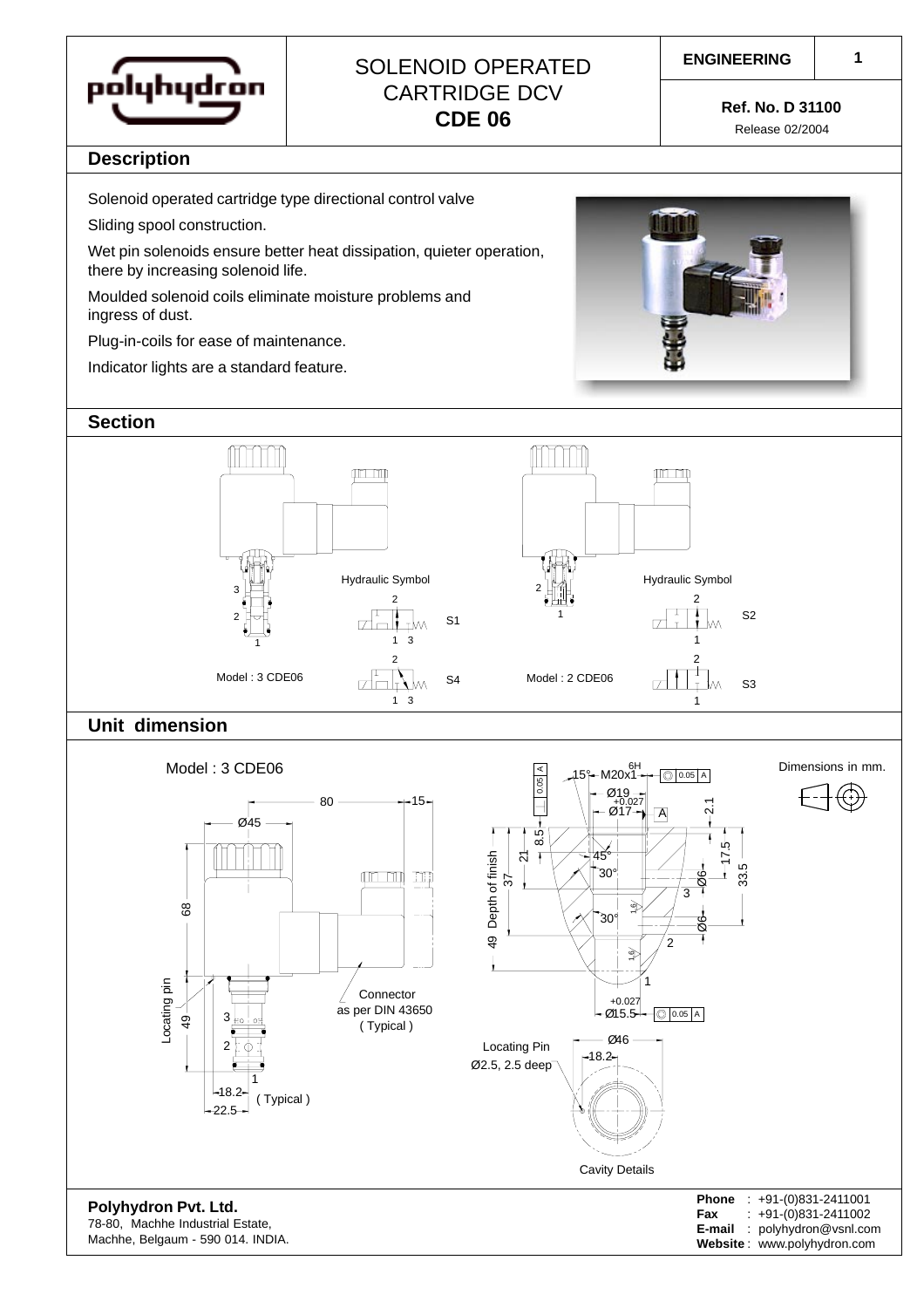

# SOLENOID OPERATED CARTRIDGE DCV **CDE 06**

**Ref. No. D 31100**







Cavity Details

## **Technical specification**

Hydraulic :

|             | Nominal flow handling capacity  20 lpm.                         |       |                                       |  |  |  |
|-------------|-----------------------------------------------------------------|-------|---------------------------------------|--|--|--|
|             |                                                                 |       |                                       |  |  |  |
|             | Hydraulic medium  Mineral oil.                                  |       |                                       |  |  |  |
|             |                                                                 |       |                                       |  |  |  |
|             | Working temperature range  - 20 °C to +70 °C.                   |       |                                       |  |  |  |
|             | Fluid cleanliness requirement  As per ISO code 16/13 or better. |       |                                       |  |  |  |
|             |                                                                 |       |                                       |  |  |  |
| Electrical: |                                                                 |       |                                       |  |  |  |
|             |                                                                 |       |                                       |  |  |  |
|             |                                                                 |       |                                       |  |  |  |
|             |                                                                 |       |                                       |  |  |  |
|             |                                                                 |       |                                       |  |  |  |
|             | Continuous<br>Duty cycle                                        |       |                                       |  |  |  |
|             |                                                                 |       |                                       |  |  |  |
|             |                                                                 |       |                                       |  |  |  |
|             |                                                                 |       |                                       |  |  |  |
|             |                                                                 |       | Note: AC solenoid coil is basically a |  |  |  |
|             |                                                                 |       | DC coil with built-in rectifier       |  |  |  |
|             |                                                                 | IP 65 |                                       |  |  |  |
|             |                                                                 |       |                                       |  |  |  |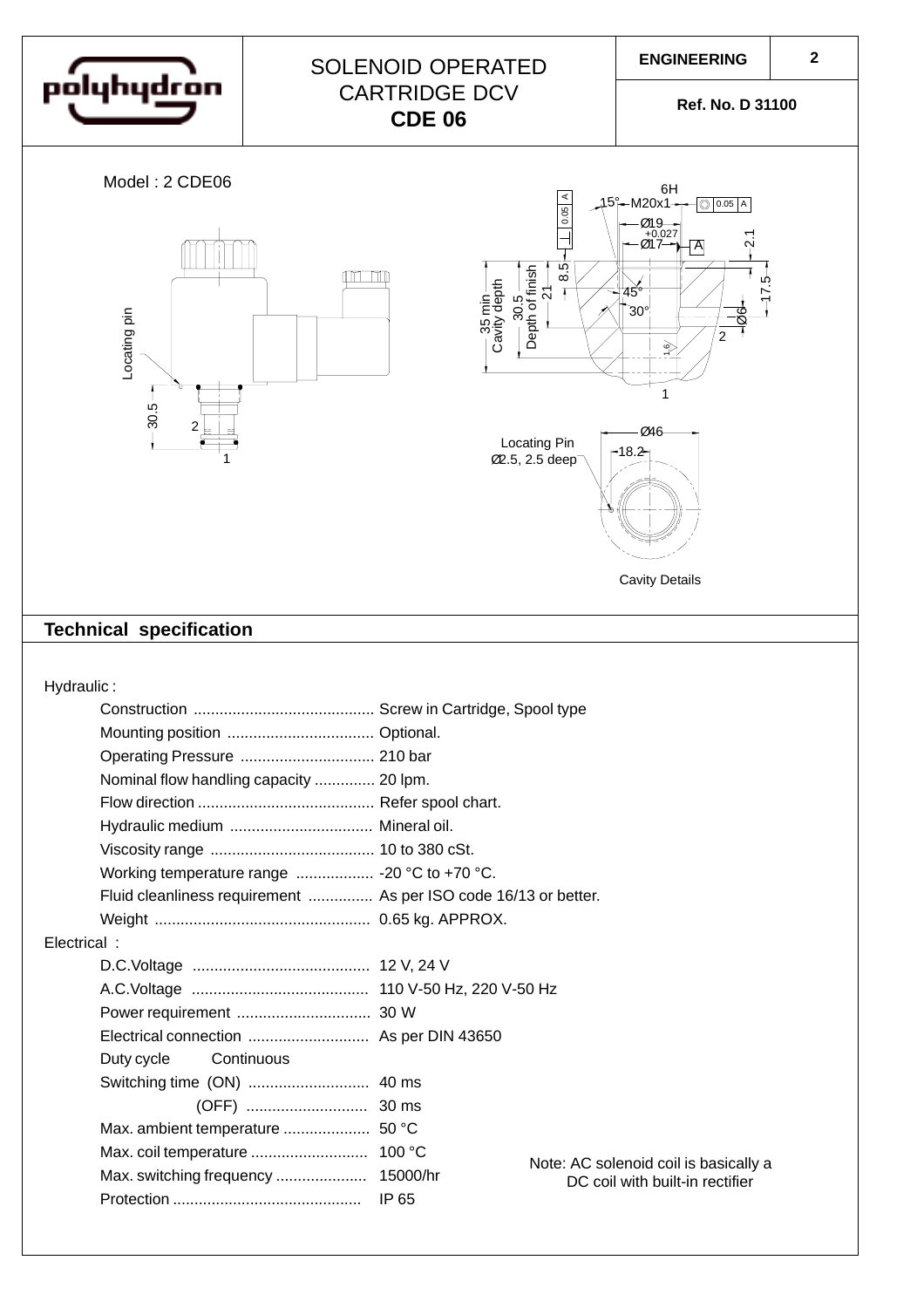| polyhydron                                                     | <b>SOLENOID OPERATED</b><br><b>CARTRIDGE DCV</b><br><b>CDE 06</b> |              |                | <b>ENGINEERING</b> | Ref. No. D 31100 | 3                                                                                                        |  |  |
|----------------------------------------------------------------|-------------------------------------------------------------------|--------------|----------------|--------------------|------------------|----------------------------------------------------------------------------------------------------------|--|--|
| Ordering code                                                  |                                                                   |              |                |                    |                  |                                                                                                          |  |  |
| 3<br>$\overline{2}$<br>Service ports<br>3                      | <b>CDE</b>                                                        | 06           | S <sub>1</sub> | D <sub>12</sub>    | 01               | Design code subject to<br>change. Installation<br>dimensions remain same.<br>for design code 01 thru 09. |  |  |
| <b>Cartridge Directional Valve</b><br><b>Solenoid Operated</b> |                                                                   |              |                |                    | Coil Voltage     |                                                                                                          |  |  |
|                                                                | Size 06                                                           |              |                | D <sub>12</sub>    | <b>DC 12 V</b>   |                                                                                                          |  |  |
|                                                                |                                                                   |              |                | D24                | <b>DC 24 V</b>   |                                                                                                          |  |  |
|                                                                |                                                                   | Spool type   |                | A110               |                  | AC 110 V, 50 Hz.                                                                                         |  |  |
|                                                                |                                                                   | refer symbol |                | A220               |                  | AC 220 V, 50 Hz                                                                                          |  |  |